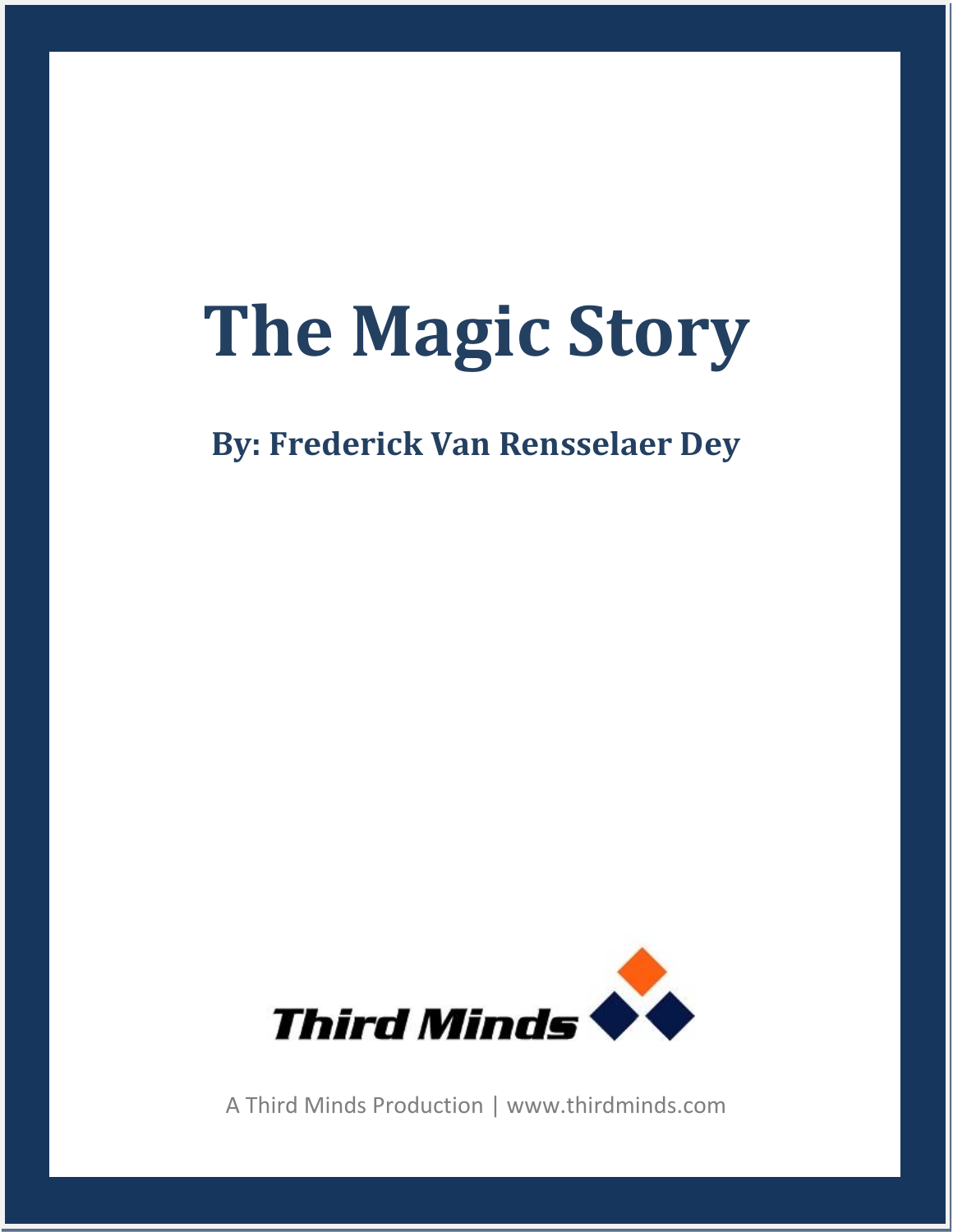Inasmuch as I have evolved from my experience the one great secret of success for all worldly undertakings, I deem it wise, now that the number of my days is nearly counted, to give to the generations that are to follow me the benefit of whatsoever knowledge I possess. I do not apologize for the manner of my expression, nor for the lack of literary merit, the latter being, I wot, its own apology. Tools much heavier than the pen have been my portion, and moreover, the weight of years has somewhat palsied the hand and brain; nevertheless, the fact I can tell, and what I deem the meat within the nut. What mattereth it, in what manner the shell be broken, so that the meat be obtained and rendered useful? I doubt not that I shall use, in the telling, expressions that have clung to my memory since childhood; for, when men attain the number of my years, happenings of youth are like to be clearer to their perceptions than are events of recent date; nor doth it matter much how a thought is expressed, if it be wholesome and helpful, and findeth the understanding.

Much have I wearied my brain anent the question, how best to describe this recipe for success that I have discovered, and it seemeth advisable to give it as it came to me; that is, if I relate somewhat of the story of my life, the directions for agglomerating the substances, and supplying the seasoning for the accomplishment of the dish, will plainly be perceived. Happen they may; and that men may be born generations after I am dust, who will live to bless me for the words I write.

My father, then, was a seafaring man who, early in life, forsook his vocation, and settled on a plantation in the colony of Virginia, where, some years thereafter, I was born, which event took place in the year 1642; and that was over a hundred years ago. Better for my father had it been, had he hearkened to the wise advice of my mother, that he remain in the calling of his education; but he would not have it so, and the good vessel he captained was bartered for the land I spoke of. Here beginneth the first lesson to be acquired:

#### **Man should not be blinded to whatsoever merit exists in the opportunity which he hath in hand, remembering that a thousand promises for the future should weigh as naught against the possession of a single piece of silver.**

When I had achieved ten years, my mother's soul took flight, and two years thereafter my worthy father followed her. I, being their only begotten, was left alone; howbeit, there were friends who, for a time, cared for me; that is to say, they offered me a home beneath their roof - a thing which I took advantage of for the space of five months. From my father's estate there came to me naught; but, in the wisdom that came with increasing years, I convinced myself that his friend, under whose roof I lingered for some time, had defrauded him, and therefore me.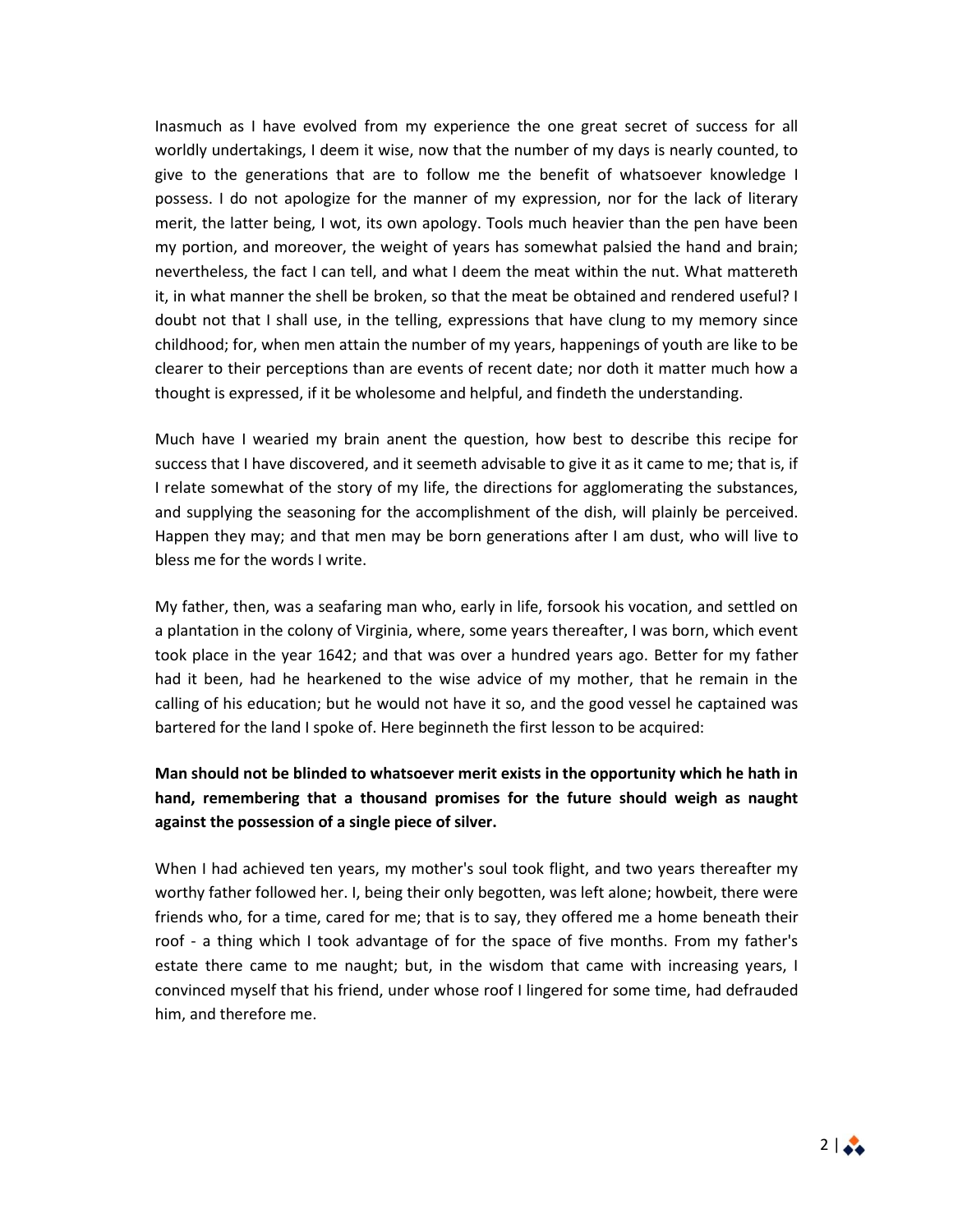Of the time from the age of twelve and a half until I was three and twenty, I will make no recital here, since that time hath naught to do with this tale; but some time after, having in my possession the sum of sixteen guineas, ten, which I had saved from the fruits of my labor, I took ship to Boston town, where I began to work first as a cooper, and thereafter as a ship's carpenter, although always after the craft was docked; for the sea was not amongst my desires.

Fortune will sometimes smile upon an intended victim because of pure perversity of temper. Such was one of my experiences. I prospered, and at seven and twenty, owned the yard wherein, less than four years earlier, I had worked for hire. Fortune, howbeit, is a jade who must be coerced; she will not be coddled. Here beginneth the second lesson to be acquired:

#### **Fortune is ever elusive, and can only be retained by force. Deal with her tenderly and she will forsake you for a stronger man. (In that, methinks, she is not unlike other women of my knowledge)**

About this time, Disaster (which is one of the heralds of broken spirits and lost resolve), paid me a visit. Fire ravaged my yards, leaving me nothing in its blackened paths but debts, which I had not the coin wherewith to defray. I labored with my acquaintances, seeking assistance for a new start, but the fire that had burned my competence, seemed also to have consumed their sympathies. So it happened, within a short time, that not only had I lost all, but I was hopelessly indebted to others; and for that they cast me into prison.

It is possible that I might have rallied from my losses but for this last indignity, which broke down my spirits so that I became utterly despondent. Upward of a year I was detained within the gaol; and, when I did come forth, it was not the same hopeful, happy man, content with his lot, and with confidence in the world and its people, who had entered there.

Life has many pathways, and of them by far the greater number lead downward. Some are precipitous, others are less abrupt; but ultimately, no matter at what inclination the angle may be fixed, they arrive at the same destination - failure. And here beginneth the third lesson:

#### **Failure exists only in the grave. Man, being alive, hath not yet failed; always he may turn about and ascend by the same path he descended by; and there may be one that is less abrupt (albeit longer of achievement) and more adaptable to his condition.**

When I came forth from prison, I was penniless. In all the world I possessed naught beyond the poor garments which covered me, and a walking stick which the turnkey had permitted me to retain, since it was worthless. Being a skilled workman, howbeit, I speedily found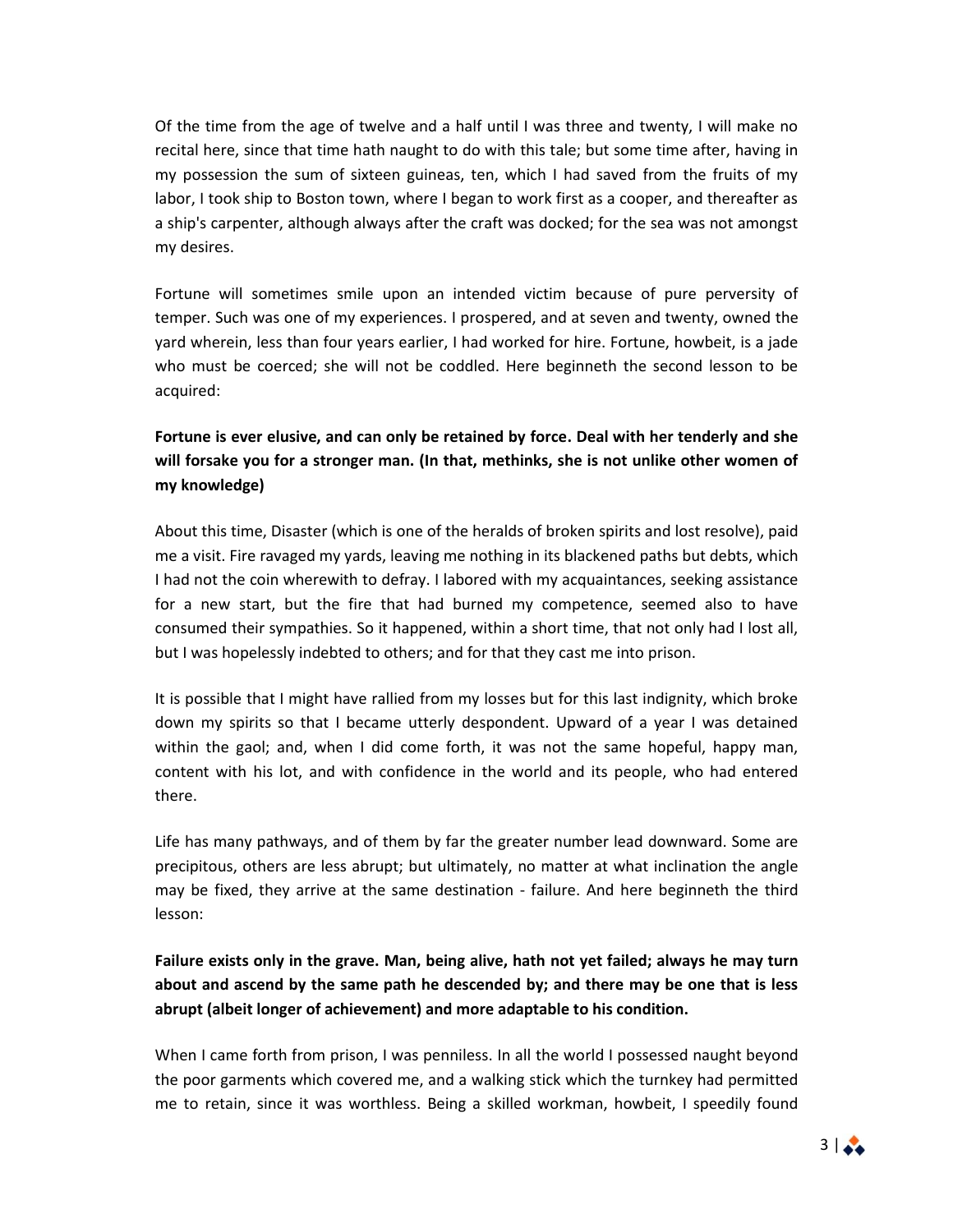employment at good wages; but, having eaten of the fruit of worldly advantage, dissatisfaction possessed me. I became morose and sullen; whereat, to cheer my spirits, and for the sake of forgetting the losses I had sustained, I passed my evenings at the tavern. Not that I drank overmuch of liquor, except on occasion (for I have ever been somewhat abstemious), but that I could laugh and sing, and parry wit and badinage with my ne'er-dowell companions; and here might be included the fourth lesson:

#### **Seek comrades among the industrious, for those who are idle will sap your energies from you.**

It was my pleasure at that time to relate, upon slight provocation, the tale of my disasters, and to rail against the men whom I deemed to have wronged me, because they had seen fit not to come to my aid. Moreover, I found childish delight in filching from my employer, each day, a few moments of the time for which he paid me. Such a thing is less honest than downright theft.

This habit continued and grew upon me until the day dawned which found me not only without employment, but also without character, which meant that I could not hope to find work with any other employer in Boston town. It was then that I regarded myself a failure. I can liken my condition at that time for naught more similar than that of a man who, descending the steep side of a mountain, loses his foothold. The farther he slides, the faster he goes. I have also heard this condition described by the word Ishmaelite, which I understand to be a man whose hand is against everybody, and who thinks that the hands of every other man are against him; and here beginneth the fifth lesson:

### **The Ishmaelite and the leper are the same, since both are abominations in the sight of man - albeit they differ much, in that the former may be restored to perfect health. The former is entirely the result of imagination; the latter has poison in his blood.**

I will not discourse at length upon the gradual degeneration of my energies. It is not meet ever to dwell much upon misfortunes (which saying is also worthy of remembrance).

It is enough if I add that the day came where I possessed naught wherewith to purchase food and raiment, and I found myself like unto a pauper, save at infrequent times when I could earn a few pence, or mayhap, a shilling. Steady employment I could not secure, so I became emaciated in body, and naught but skeleton in spirit. My condition, then, was deplorable; not so much for the body, be it said, as for the mental part of me, which was sick unto death. In my imagination I deemed myself ostracized by the whole world, for I had sunk very low indeed; and here beginneth the sixth and final lesson to be acquired, (which cannot be told in one sentence, nor in one paragraph, but must needs be adopted from the remainder of this tale).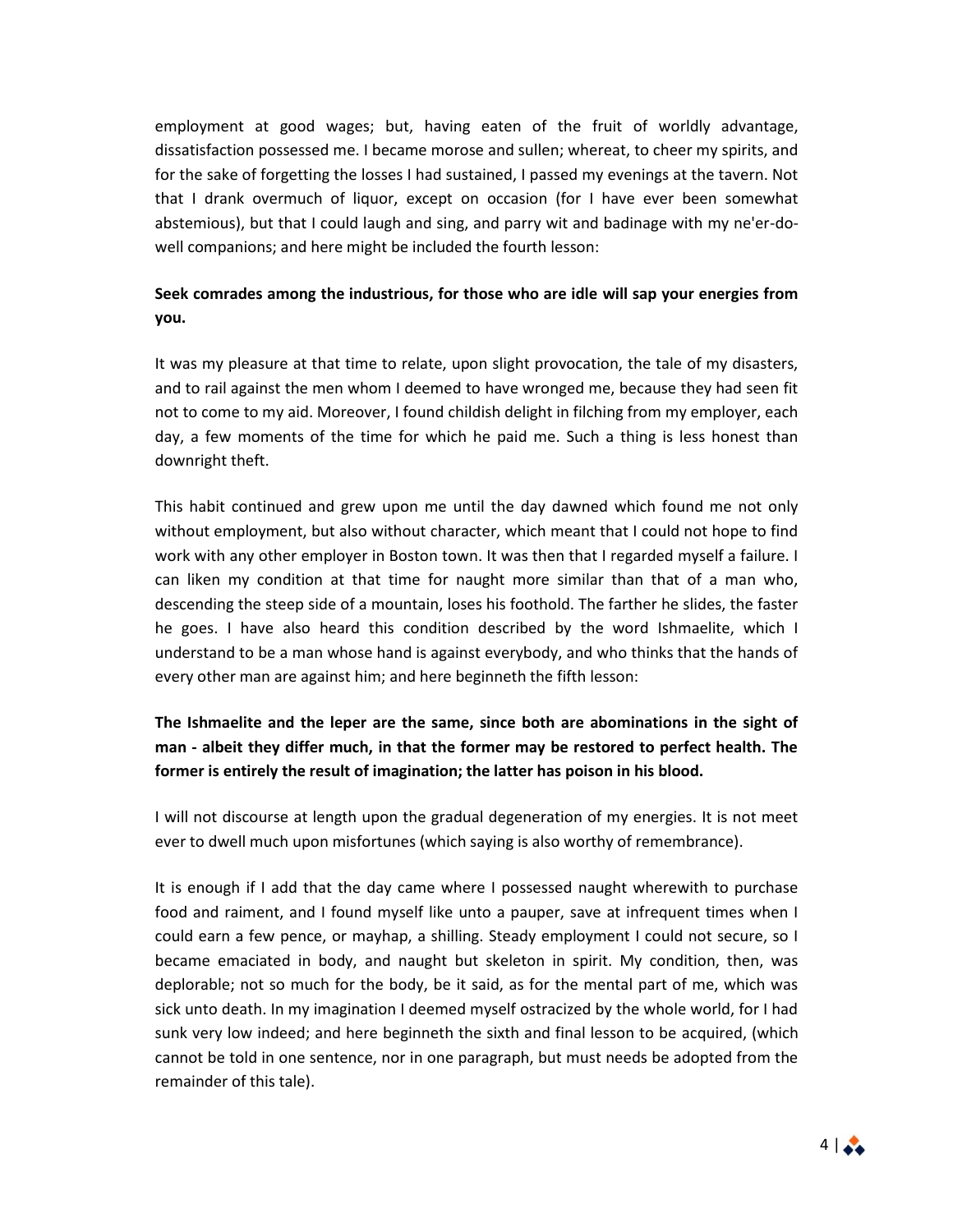Well do I remember my awakening, for it came in the night, when, in truth, I did awake from sleep. My bed was a pile of shavings in the rear of the cooper shop where once I had worked for hire; my roof was the pyramid of casks, underneath which I had established myself. The night was cold, and I was chilled, albeit, paradoxically, I had been dreaming of light and warmth and of the depletion of good things. You will say, when I relate the effect the vision had on me, that my mind was affected. So be it, for it is the hope that the minds of others might be likewise influenced which disposes me to undertake the labor of this writing. It was the dream which converted me to the belief - nay, to the knowledge - that I was possessed of two entities: and it was my own better self that afforded me the assistance for which I had pleaded in vain from my acquaintances. I have heard this condition described by the word "double." Nevertheless, that word does not comprehend my meaning. A double, can be naught more than a double, neither half being possessed of individuality. But I will not philosophize, since philosophy is naught but a suit of garments for the decoration of a dummy figure.

Moreover, it was not the dream itself which affected me; it was the impression made by it, and the influence that it exerted over me, which accomplished my enfranchisement. In a word, then, I encouraged my other identity. After toiling through a tempest of snow and wind, I peered into a window and saw that other being. He was rosy with health; before him, on the hearth, blazed a fire of logs; there was a conscious power and force in his demeanor; he was phisically and mentally muscular. I rapped timidly upon the door, and he bade me enter. There was a not unkindly smile of derision in his eyes as he motioned me to a chair by the fire; but he uttered no word of welcome; and, when I had warmed myself, I went forth again into the tempest, burdened with the shame which the contrast between us had forced upon me. It was then that I awoke; and here cometh the strange part of my tale, for, when I did awake, I was not alone. There was a Presence with me; intangible to others, I discovered later, but real to me.

The Presence was in my likeness, yet it was strikingly unlike. The brow, not more lofty than my own, yet seemed more round and full; the eyes, clear, direct, and filled with purpose, glowed with enthusiasm and resolution; the lips, chin - ay, the whole contour of face and figure was dominant and determined. He was calm, steadfast, and self-reliant; I was cowering, filled with nervous trembling, and fearsome of intangible shadows. When the Presence turned away, I followed, and throughout the day I never lost sight of it, save when it disappeared for a time beyond some doorway where I dared not enter; at such places, I awaited its return with trepidation and awe, for I could not help wondering at the temerity of the Presence (so like myself, and yet so unlike) in daring to enter where my own feet feared to tread.

It seemed also as if purposely, I was led to the place and to the men where, and before whom I most dreaded to appear; to offices where once I had transacted business; to men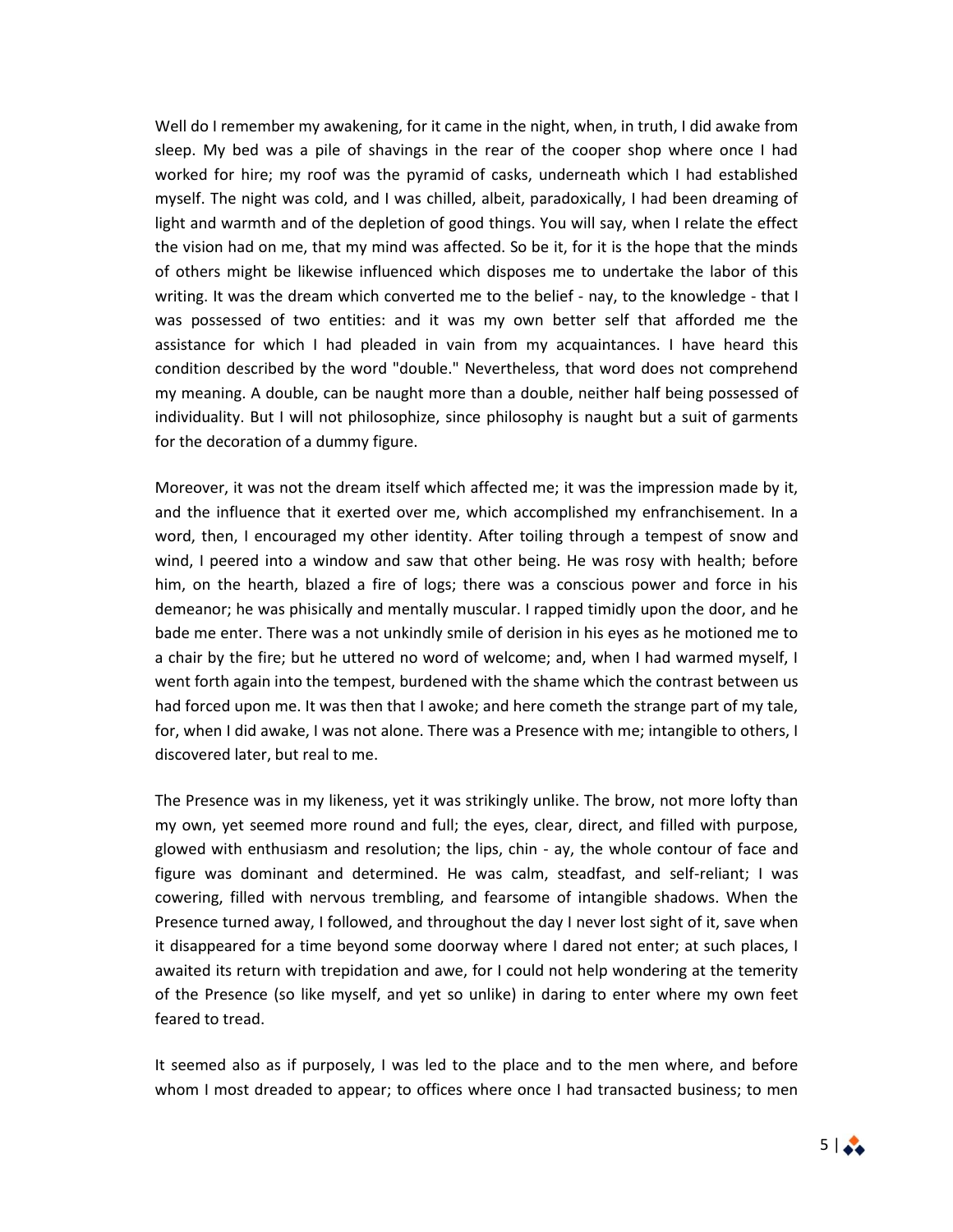with whom I had financial dealings. Throughout the day I pursued the Presence, and at evening saw it disappear beyond the portals of a hostelry famous for its cheer and good living. I sought the pyramid of casks and shavings.

Not again in my dreams that night did I encounter the Better Self (for that is what I have named it), albeit, when, perchance, I awakened from slumber, it was near to me, ever wearing that calm smile of kindly derision which could not be mistaken for pity, nor for condolence in any form. The contempt of it stung me sorely.

The second day was not unlike the first, being a repetition of its forerunner, and I was again doomed to wait outside during the visits which the Presence paid to places where I fain would have gone had I possessed the requisite courage. It is fear which deporteth a man's soul from his body and rendereth it a thing to be despised. Many a time I essayed to address it but enunciation rattled in my throat, unintelligible; and the day closed like its predecessor. This happened many days, one following another, until I ceased to count them; albeit, I discovered that constant association with the Presence was producing an effect on me; and one night when I awoke among the casks and discerned that he was present, I made bold to speak, albeit with marked timidity.

"Who are you?" I ventured to ask; and I was startled into an upright posture by the sound of my own voice; and the question seemed to give pleasure to my companion, so that I fancied there was less of derision in his smile when he responded.

"I am that I am," was the reply. "I am he who you have been; I am he who you may be again; wherefore do you hesitate? I am he who you were, and whom you have cast out for other company. I am the man made in the image of God, who once possessed your body. Once we dwelt within it together, not in harmony, for that can never be, nor yet in unity, for that is impossible, but as tenants in common who rarely fought for full possession. Then, you were a puny thing, but you became selfish and exacting until I could no longer abide with you, therefore I stepped out. There is a plus-entity and minus-entity in every human body that is born into the world. Whichever one of these is favored by the flesh becomes dominant; then is the other inclined to abandon its habitation, temporarily or for all time. I am the plus-entity of yourself; you are the minus-entity. I own all things; you possess naught. That body which we both inhabited is mine, but it is unclean, and I will not dwell within it. Cleanse it, and I will take possession."

"Why do you pursue me?" I next asked of the Presence.

"You have pursued me, not I you. You can exist without me for a time, but your path leads downward, and the end is death. Now that you approach the end, you debate if it be not politic that you should cleanse your house and invite me to enter. Step aside, from the brain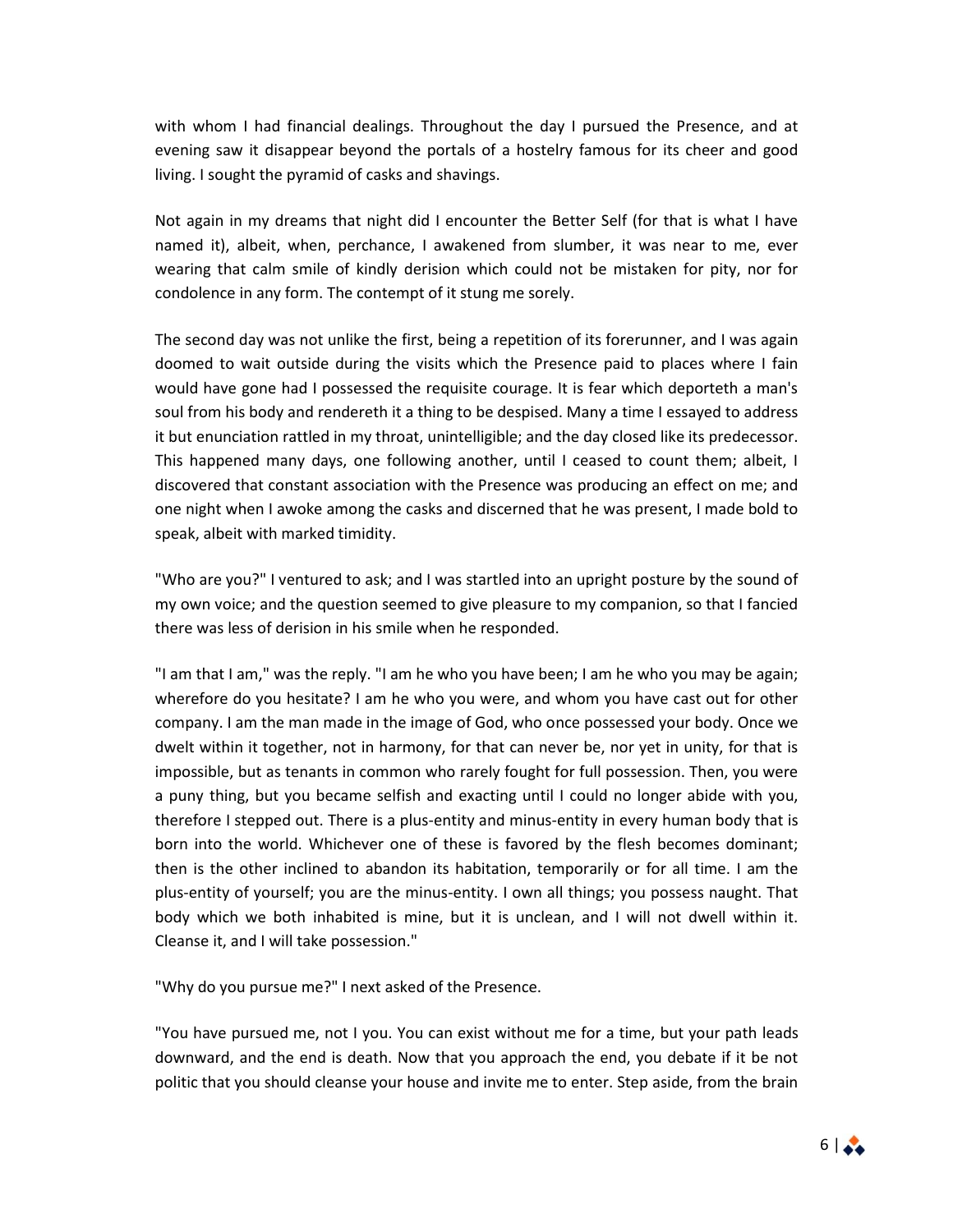and the will; cleanse them of your presence; only on that condition will I ever occupy them again."

"The brain has lost its power," I faltered. "The will is a weak thing, now; can you repair them?"

**"Listen!"** said the Presence, and he towered over me while I cowered abjectly at his feet.

"To the plus-entity of a man, all things are possible. The world belongs to him, - is his estate. He fears naught, dreads naught, stops at naught; he asks no privileges, but demands them; he dominates, and cannot cringe; his requests are orders; opposition flees at his approach; he levels mountains, fills in vales, and travels on an even plane where stumbling is unknown."

Thereafter, I slept again, and, when I awoke, I seemed to be in a different world. The sun was shining and I was conscious that birds twittered above my head. My body, yesterday trembling and uncertain, had become vigorous and filled with energy. I gazed upon the pyramid of casks in amazement that I had so long made use of it for an abiding place, and I was wonderingly conscious that I had passed my last night beneath its shelter.

The events of the night recurred to me, and I looked about me for the Presence. It was not visible, but anon I discovered, cowering in a far corner of my resting place, a puny abject shuddering figure, distorted of visage, deformed of shape, disheveled and unkempt of appearance. It tottered as it walked, for it approached me piteously; but I laughed aloud, mercilessly. Perchance I knew then that it was the minus-entity, and that the plus-entity was within me; albeit I did not then realize it. Moreover, I was in haste to get away; I had no time for philosophy. There was much for me to do - much; strange it was that I had not thought of that yesterday. But yesterday was gone - today was with me - it had just begun.

As had once been my daily habit, I turned my steps in the direction of the tavern, where formerly I had partaken of my meals. I nodded cheerily as I entered, and smiled in recognition of returned salutations. Men who had ignored me for months bowed graciously when I passed them on the thoroughfare. I went to the washroom, and from there to the breakfast table; afterwards, when I passed the taproom, I paused a moment and said to the landlord:

"I will occupy the same room that I formerly used, if perchance, you have it at disposal. If not, another will do as well, until I can obtain it."

Then I went out and hurried with all haste to the cooperage. There was a huge wain in the yard, and men were loading it with casks for shipment. I asked no questions, but, seizing barrels, began hurling them to the men who worked atop of the load. When this was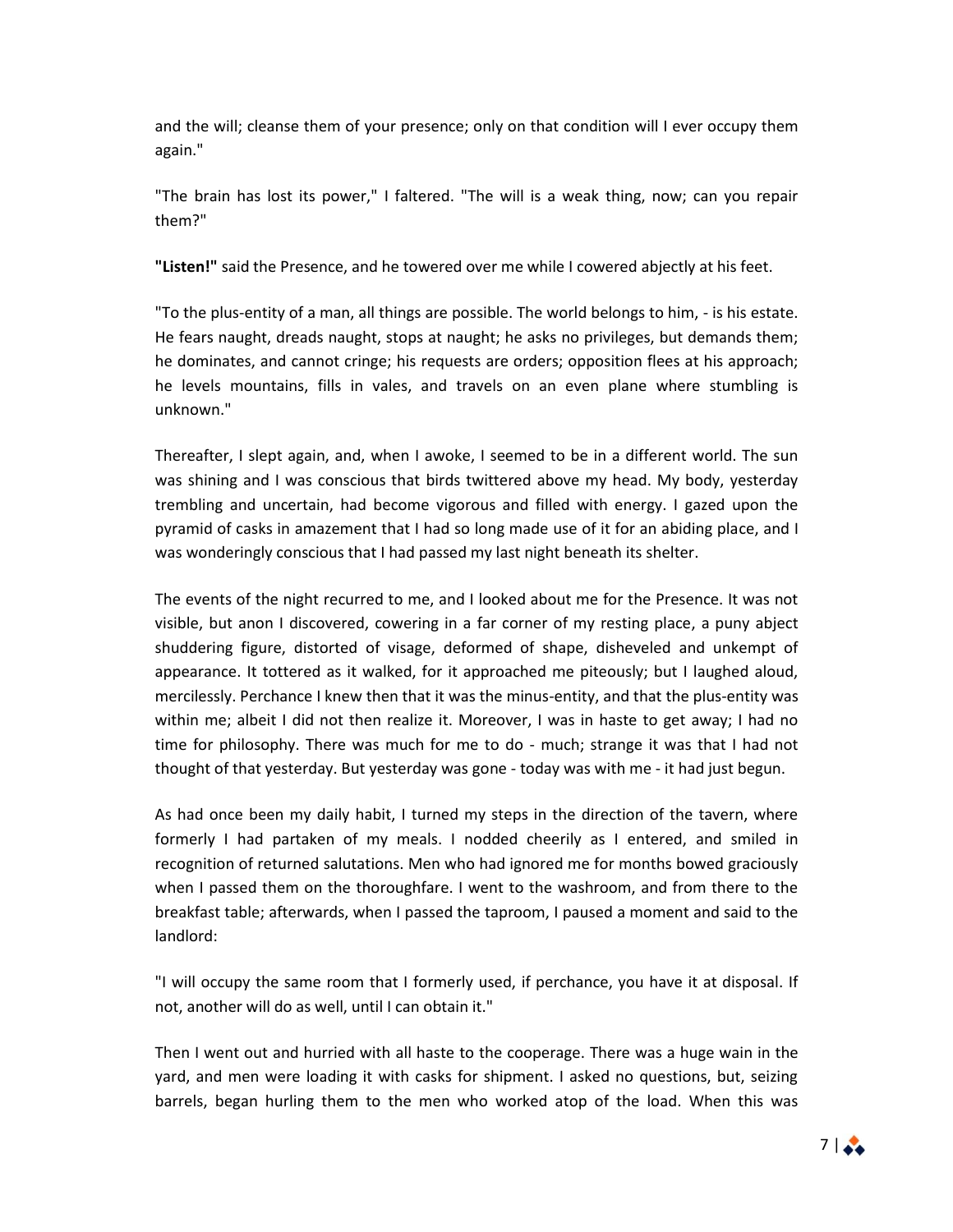finished, I entered the shop. There was a vacant bench; I recognized its disuse by the litter on its top. It was the same at which I had once worked. Stripping off my coat, I soon cleared it of impedimenta. In a moment more I was seated, with my foot on the vice-lever, shaving staves.

It was an hour later when the master workman entered the room, and he paused in surprise at sight of me; already there was a goodly pile of neatly shaven staves beside me, for in those days I was an excellent workman; there was none better, but, alas! now, age hath deprived me of my skill. I replied to his unasked question with the brief, but comprehensive sentence: "I have returned to work, sir." He nodded his head and passed on, viewing the work of other men, albeit anon he glanced askance in my direction. Here endeth the sixth and last lesson to be acquired, although there is more to be said, since from that moment I was a successful man, and ere long possessed another shipyard, and had acquired a full competence of worldly goods.

I pray you who read, heed well the following admonitions, since upon them depend the word "success" and all that it implies:

#### **Whatsoever you desire of good is yours. You have but to stretch forth your hand and take it.**

Learn that the consciousness of dominant power within you is the possession of all things attainable.

**Have no fear** of any sort or shape, for fear is an adjunct of the minus-entity. If you have skill, apply it; the world must profit by it, and therefore, you.

Make a daily and nightly companion of your plus-entity; if you heed its advice, you cannot go wrong.

Remember, philosophy is an argument; the world, which is your property, is an accumulation of facts.

Go therefore, and do that which is within you to do; take no heed of gestures which would beckon you aside; **ask of no man permission to perform**.

The minus-entity requests favors; the plus-entity grants them. Fortune waits upon every footstep you take; seize her, bind her, hold her, for she is yours; she belongs to you.

Start out now, with these admonitions in your mind.